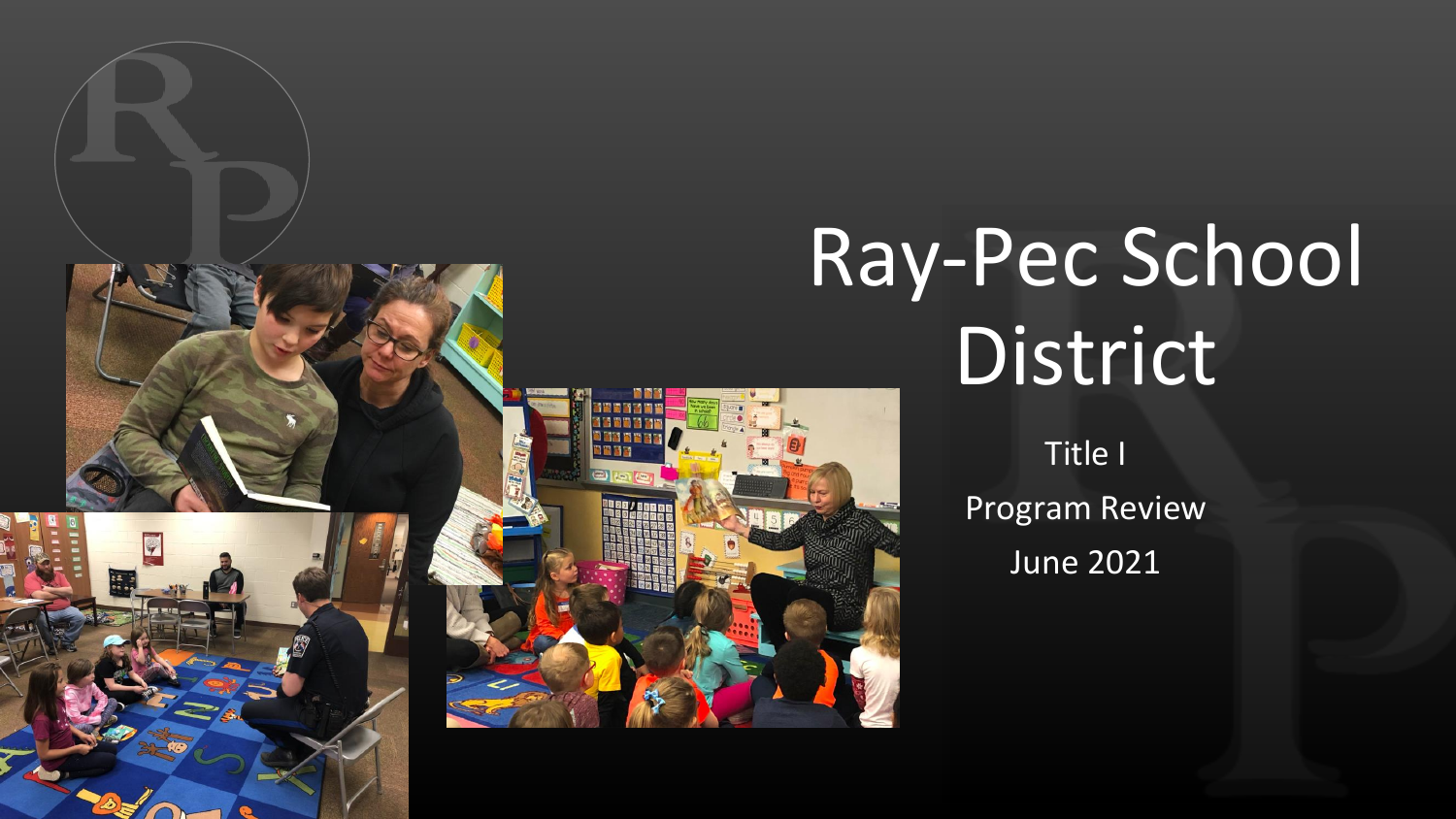

#### Team Members

Dr. Al Voelker, Assistant Superintendent of Academic Services

Dr. Michelle Hofmann, Director of Elementary Education

Dr. Kristel Barr, Director of Secondary Education

Missy Mattingly, Principal

Kiley Brown, Keri Pinney and Kim Shaul, Instructional Coaches

Alicia Barrows, Valerie Collom, Gina Garrison, Katie Kiger, Peggy Miller, Elise

Schnarr, and Suzanne Vest, Reading Interventionists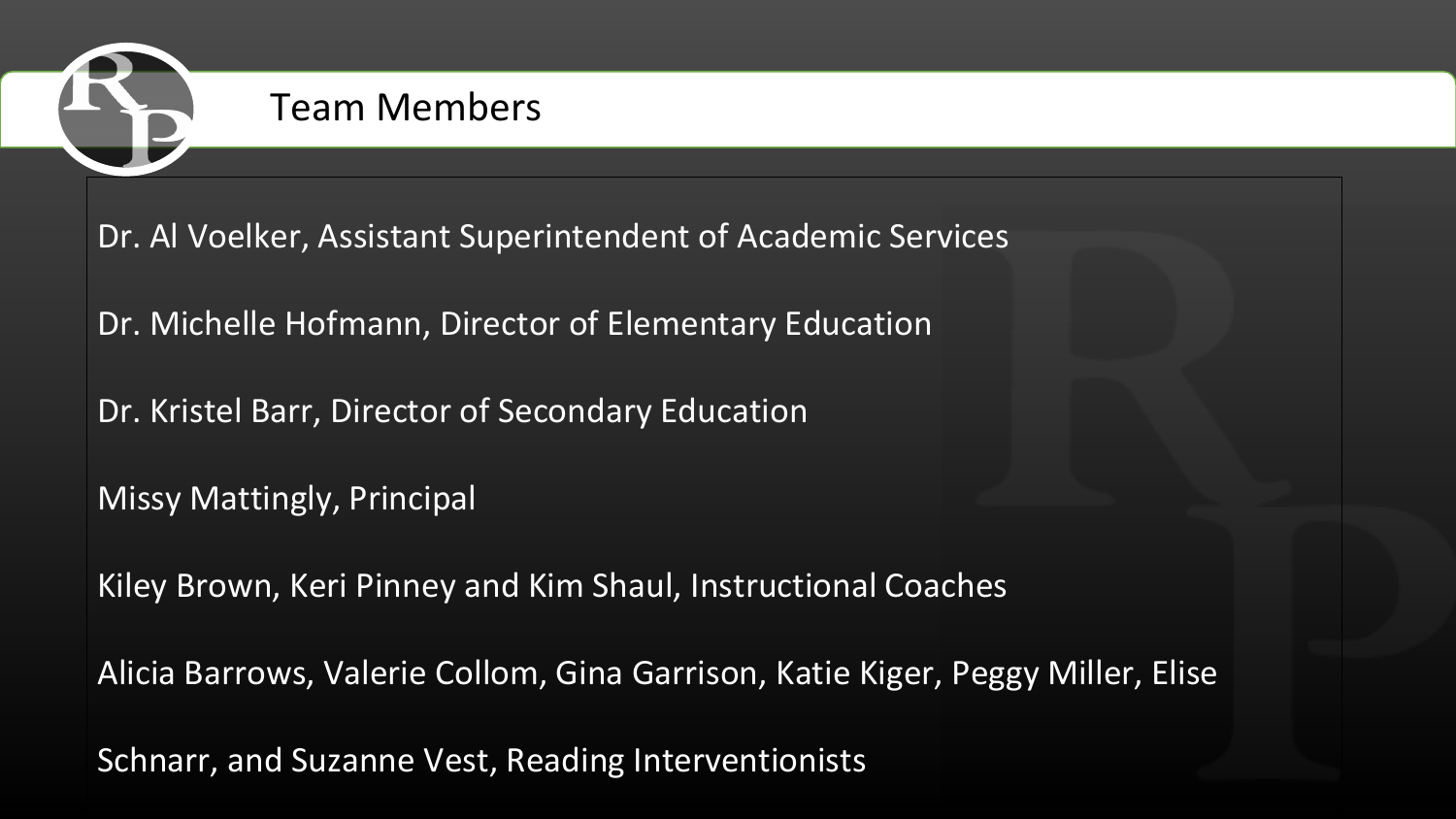

#### Program Impact

- Federal funds are allocated to the district based on the number of students who qualify for free and reduced lunch.
- The greatest impact of the program has been the district's ability to hire Reading Interventionists and Teacher Associates (TAs).
	- For 2021-2022, math support will shift to include two certified Math Interventionists
- Reading and math intervention is provided to in-person and virtual students through small group work, classroom support and, when relevant, the facilitation of student work with computerbased programs.
- Continuous identification of students through universal screening, and screening of new students for risk factors, ensures all students receive services when needed.
- Students who are not progressing through the intervention program may be referred to special education.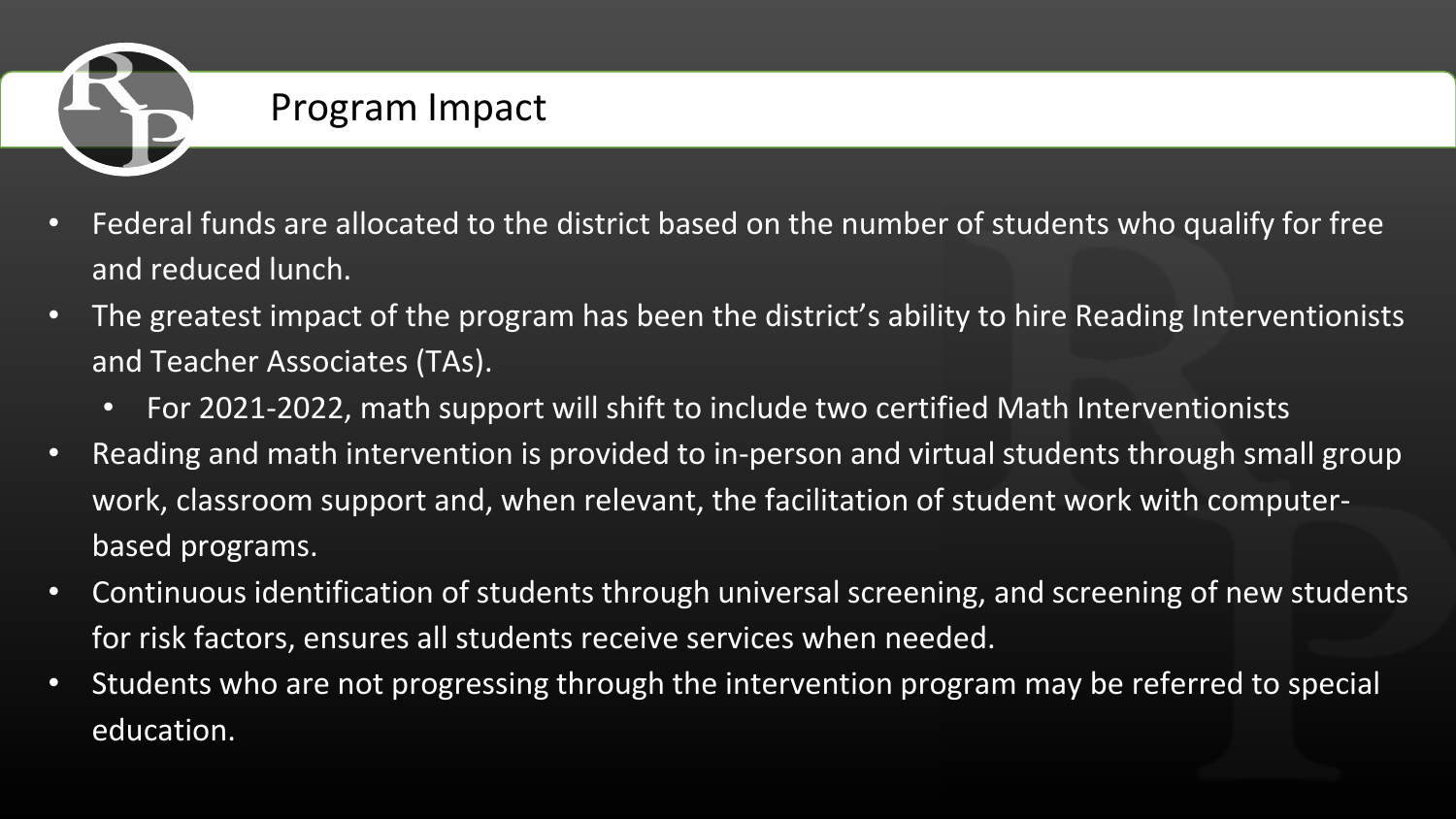

#### Program Highlights

- Multi-tiered System of Support (MTSS) provides common indicators for service qualification and interventions; even if a student moves buildings, the services will be consistent.
- NWEA allows for universal/benchmark assessment 3x/year and provides specific information to teachers on areas of challenge to address through individual goals.
- Formative assessments (e.g. Acadience, running records) enable staff to monitor progress of individuals weekly/bi-weekly.
- Reading Interventionists and Instructional Coaches provide continued professional development to support classroom teachers with effective instructional practice.
- Family engagement activities provide avenues to share literacy strategies with families.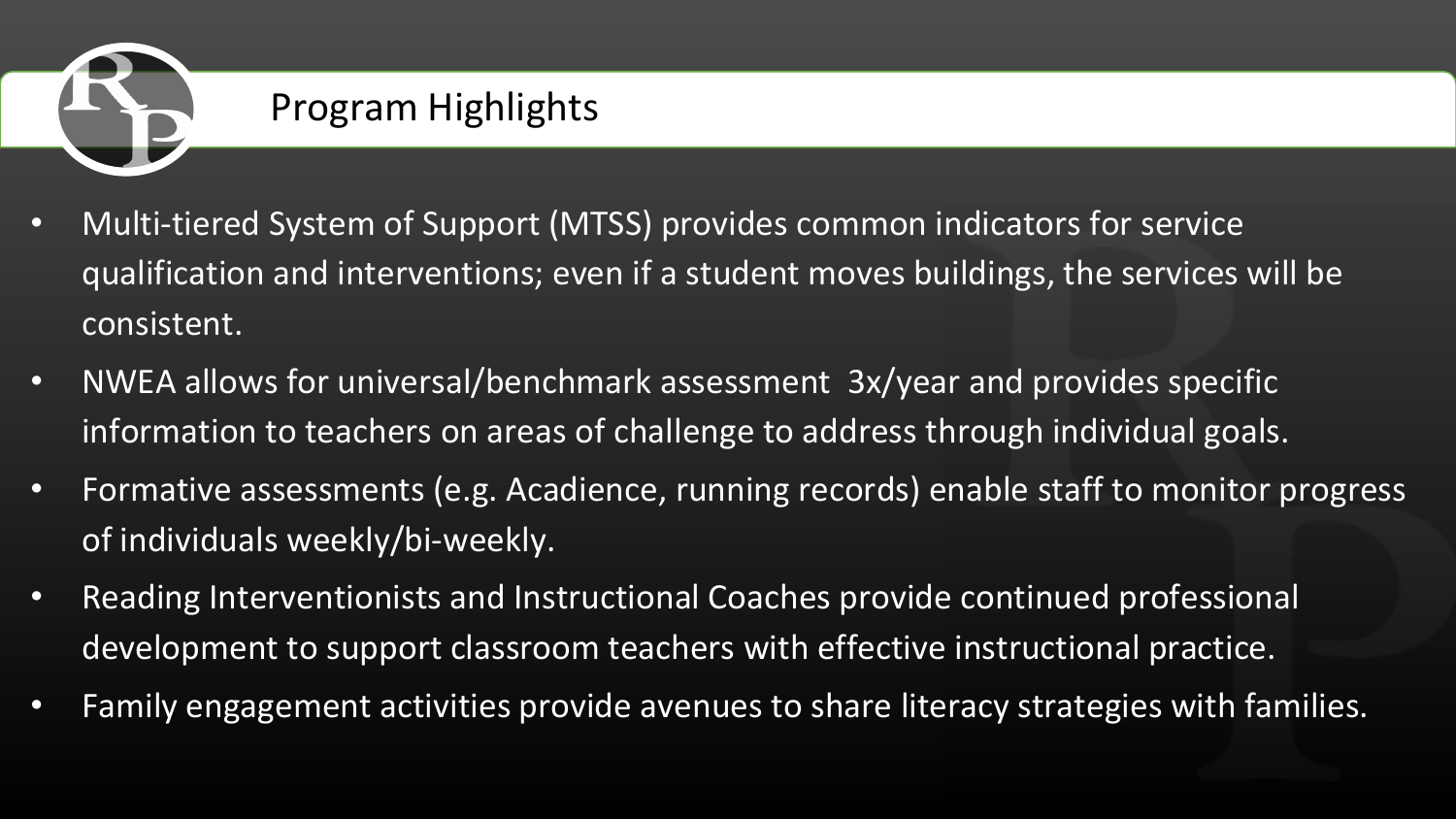

#### Previous Department Goals & Results

 $\geq$  Goal 1: By the end of the 2019-20 school year, the average NWEA student median conditional growth percentile for all K-2 students will surpass the norm (51%ile or higher). ○Did not have spring 2019-2020 results for comparison due to pandemic ○Fall-to-Spring 2020-2021 results: Yes-55%ile; Goal met.

 $\geq$  Goal 2: By the end of the 2019-20 school year, the average growth for Grades 3-5 students in Tier 2 or 3 reading intervention will surpass that of non-intervention students. ○Did not have spring 2019-2020 results for comparison due to pandemic ○Fall-to-Spring 2020-2021 results: Yes; Goal Met.

➢Goal 3: By the end of the 2019-20 school year, the percentage of K-5 students exiting reading intervention will be 33%.

○Did not have spring 2019-2020 results for comparison due to pandemic ○Fall-to-Spring 2020-2021 results: 33%; Goal met.

 $\geq$  Goal 4: By the end of the 2019-20 school year, 45% of students in grades K-6 receiving reading intervention will see a net increase in their reading percentile rank on NWEA.  $\circ$ Did not have spring 2019-2020 results for comparison due to pandemic ○Fall-to-Spring 2020-2021 K-5 results: Goal Met. 45.84%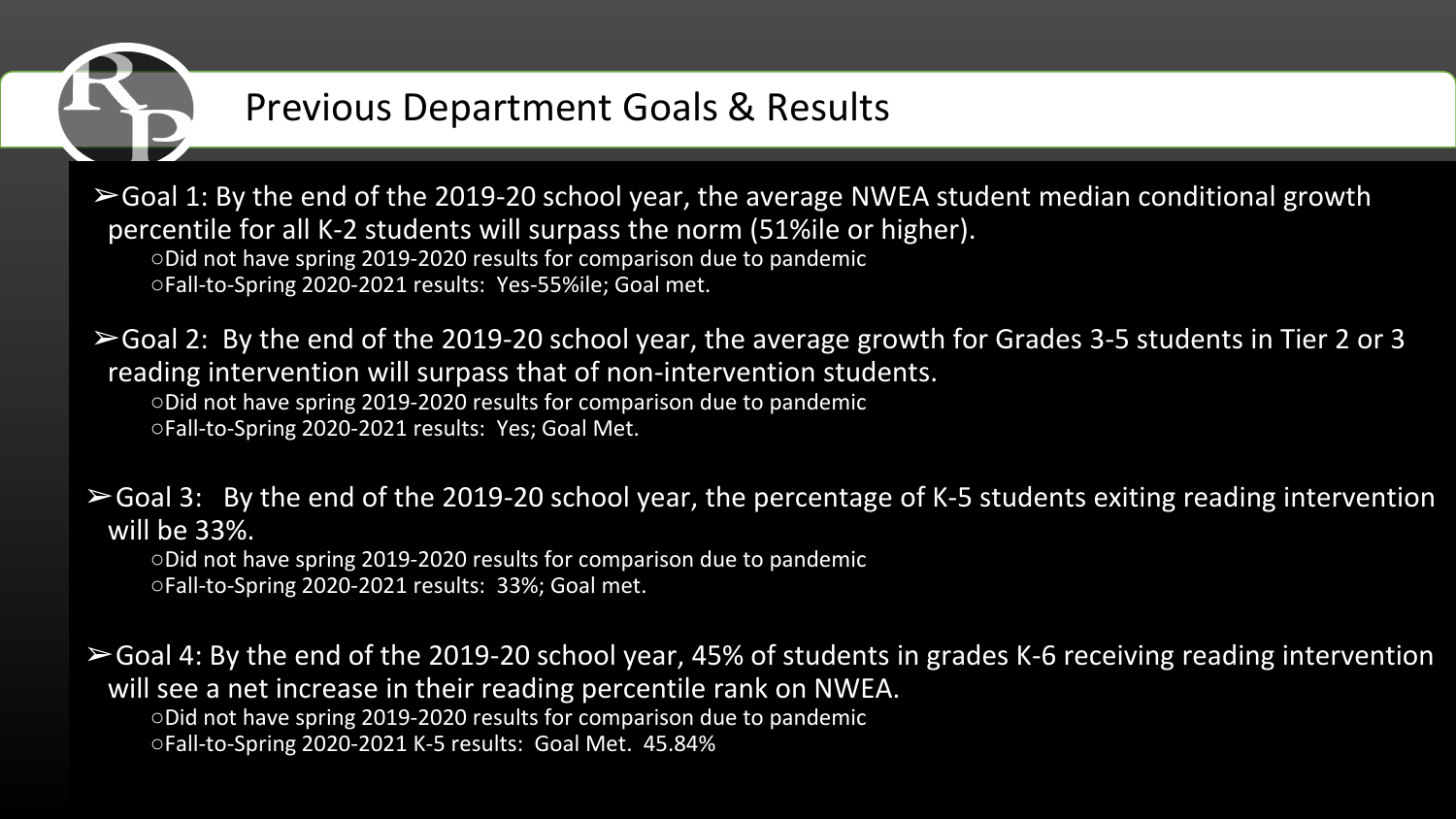

#### **Ray-Pec Program Scorecard: Title I**

|                         |                                                                                                                                       | <b>SCORING CRITERIA</b>            |              |                |                |                     |                |     |                |                 |                |                 |                          |
|-------------------------|---------------------------------------------------------------------------------------------------------------------------------------|------------------------------------|--------------|----------------|----------------|---------------------|----------------|-----|----------------|-----------------|----------------|-----------------|--------------------------|
|                         |                                                                                                                                       |                                    | <b>Basic</b> |                |                | <b>Nearing Goal</b> |                |     | Goal           | <b>Advanced</b> |                |                 |                          |
|                         | <b>Measures</b>                                                                                                                       | 2020-2021                          | 1            | $\overline{2}$ | $\overline{3}$ | 4                   | 5 <sup>5</sup> | 6   | $\overline{7}$ | 8               | 9 <sup>°</sup> | 10 <sup>°</sup> | Raw<br><b>Score</b>      |
| -1                      | <b>Average NWEA Student Median Conditional</b><br>Growth Percentile (all K-2) in reading                                              | 55% (Fall-to-Spring<br>$2020 - 21$ | 20%          | 25%            | 30%            | 35%                 | 40%            | 45% | 50%            | 55%             | 60%            | 65%             | 8                        |
| $\mathbf{2}$            | Average Lexile Growth (3rd-5th grade<br>students in intervention)                                                                     | 155                                | 110          | 120            | 130            | 140                 | 155            | 160 | 170            | 180             | 190            | 200             | 5                        |
| $\mathbf{3}$            | Percentage of students exiting the reading<br>intervention program                                                                    | 33% (Fall-to-Spring<br>$2020 - 21$ | 30%          | 31%            | 32%            | 33%                 | 34%            | 35% | 36%            | 37%             | 38%            | 39%             | $\overline{\mathcal{A}}$ |
| $\overline{\mathbf{4}}$ | <b>Average NWEA Student Median Conditional</b><br>Growth Percentile (all K-5) in math.                                                | 55.8%                              | 20%          | 25%            | 30%            | 35%                 | 40%            | 45% | 50%            | 55%             | 60%            | 65%             | 8                        |
| $5\phantom{.0}$         | Survey: "I was kept informed of my child's<br>progress through written quarterly progress<br>updates and personal contact as needed." | 87.8%                              | 76%          | 78%            | 80%            | 82%                 | 84%            | 86% | 88%            | 90%             | 92%            | 94%             | 6                        |
|                         | <b>TOTAL SCORE</b>                                                                                                                    |                                    |              | $\overline{2}$ | 3              | 4                   | 5              | 6   | $\overline{7}$ | 8               | 9              | 10              | 6.2                      |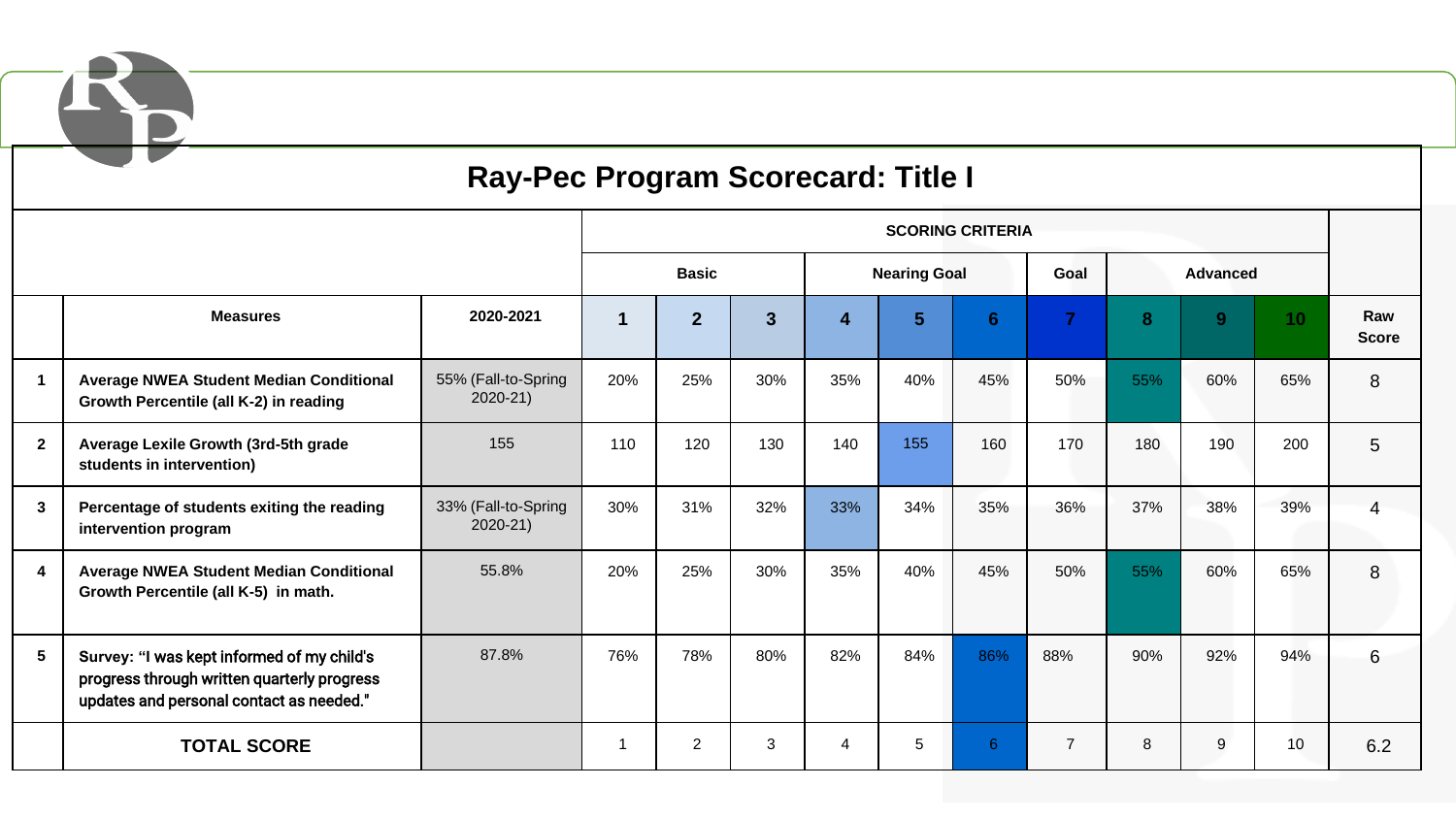

 $\triangleright$  Goal 1: By the end of the 2022-2023 school year, the average NWEA student median conditional growth percentile for all K-2 students in reading will surpass the norm (51%ile or higher).

 $\triangleright$  Goal 2: By the end of the 2022-2023 school year, the average growth for Grades 3-5 students in Tier 2 or 3 reading intervention will surpass that of non-intervention students.

 $\triangleright$  Goal 3: By the end of the 2022-2023 school year, the percentage of K-5 students exiting reading intervention will be 36%.

 $\triangleright$  Goal 4: By the end of the 2022-2023 school year, the average NWEA student median conditional growth percentile for all K-5 students in math will surpass the norm (51%ile or higher).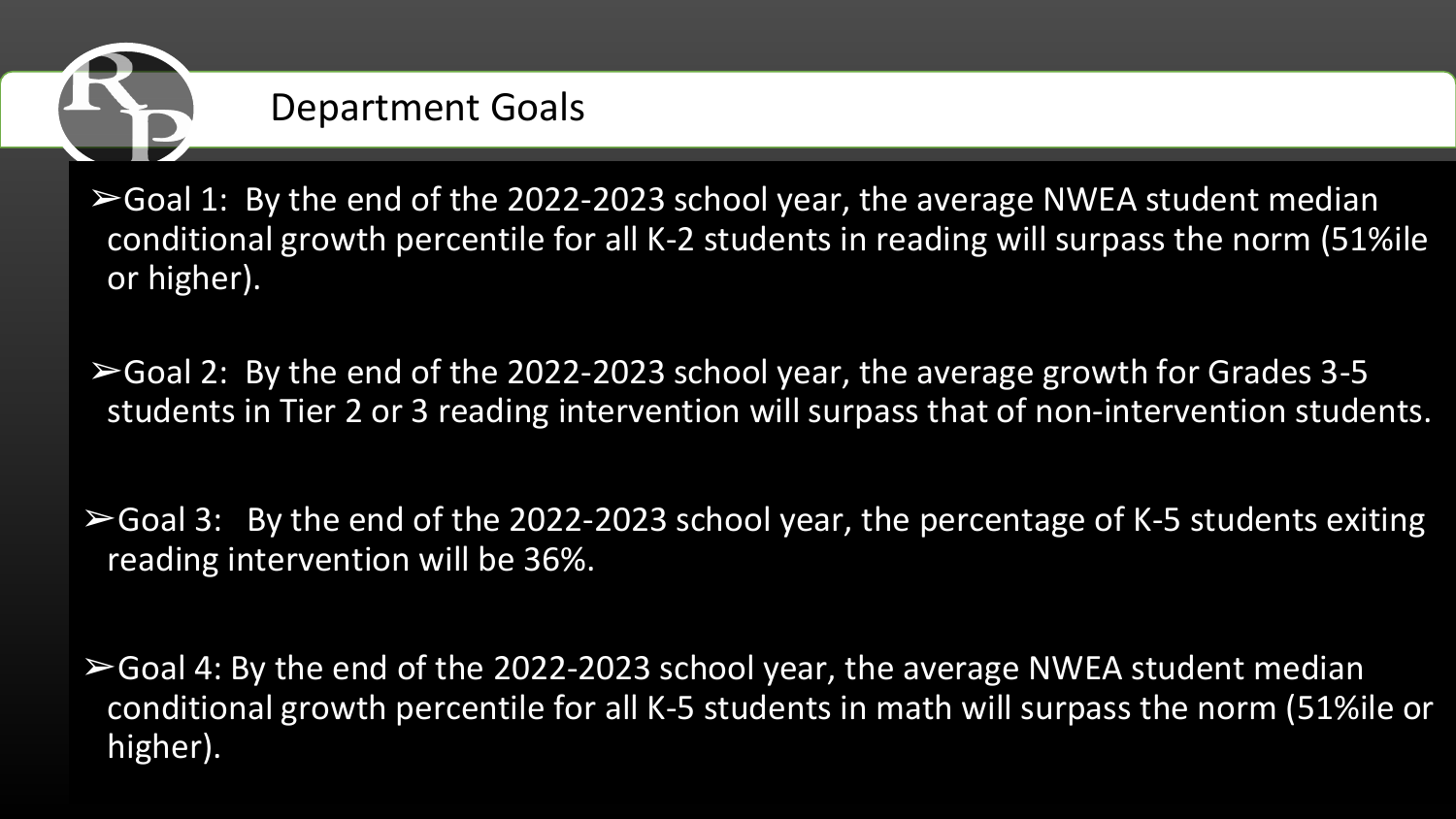

### Opportunities for Improvement

- Continue focused professional development with the interventionists on implementing evidence-based interventions in reading and math for our students eligible for intervention.
- Continue to enlist reading interventionists and instructional coaches to support classroom teachers with planning effective reading instruction in the classroom.
- Implement training to support transition to a more robust progress-monitoring system.
- Develop the new certified math interventionist role; continue to expand staffing to other Title schools.